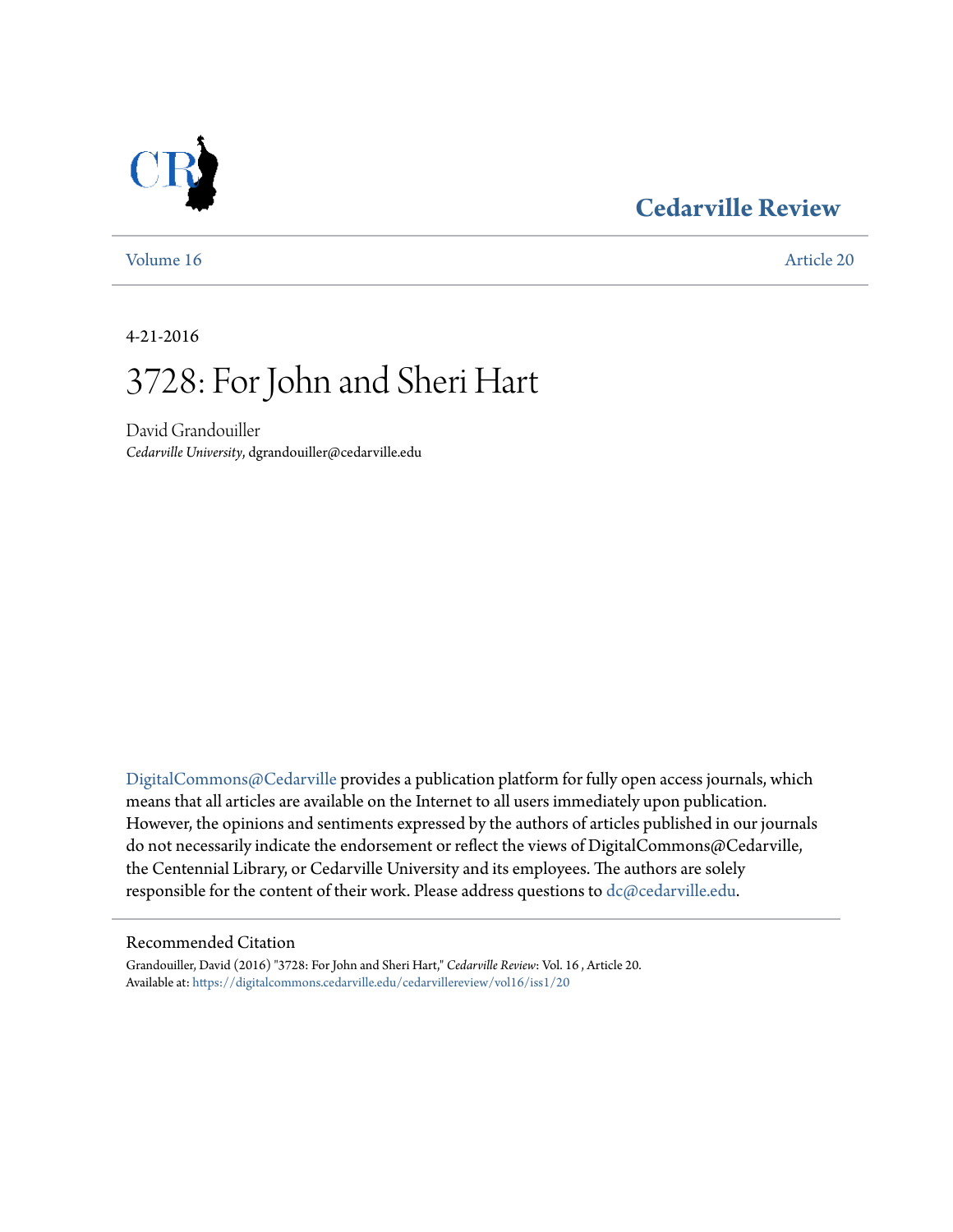## 3728: For John and Sheri Hart

Browse the contents of [this issue](https://digitalcommons.cedarville.edu/cedarvillereview/vol16/iss1) of *Cedarville Review*.

#### **Creative Commons License**  $\bigcirc$   $\circ$

This work is licensed under a [Creative Commons Attribution-Noncommercial-No Derivative Works 4.0](http://creativecommons.org/licenses/by-nc-nd/4.0/) [License.](http://creativecommons.org/licenses/by-nc-nd/4.0/)

#### **About the Contributor (Optional)**

David Grandouiller is a Junior English major at Cedarville University. He is interested in the unglorified, concrete moments of human experience: O'Connor's dust, Paul Harding's toothache, Brian Doyle's Ash Street, Francis Schaeffer's blue pomegranates.

Follow this and additional works at: [https://digitalcommons.cedarville.edu/cedarvillereview](https://digitalcommons.cedarville.edu/cedarvillereview?utm_source=digitalcommons.cedarville.edu%2Fcedarvillereview%2Fvol16%2Fiss1%2F20&utm_medium=PDF&utm_campaign=PDFCoverPages)

Part of the <u>[Nonfiction Commons](http://network.bepress.com/hgg/discipline/1152?utm_source=digitalcommons.cedarville.edu%2Fcedarvillereview%2Fvol16%2Fiss1%2F20&utm_medium=PDF&utm_campaign=PDFCoverPages)</u>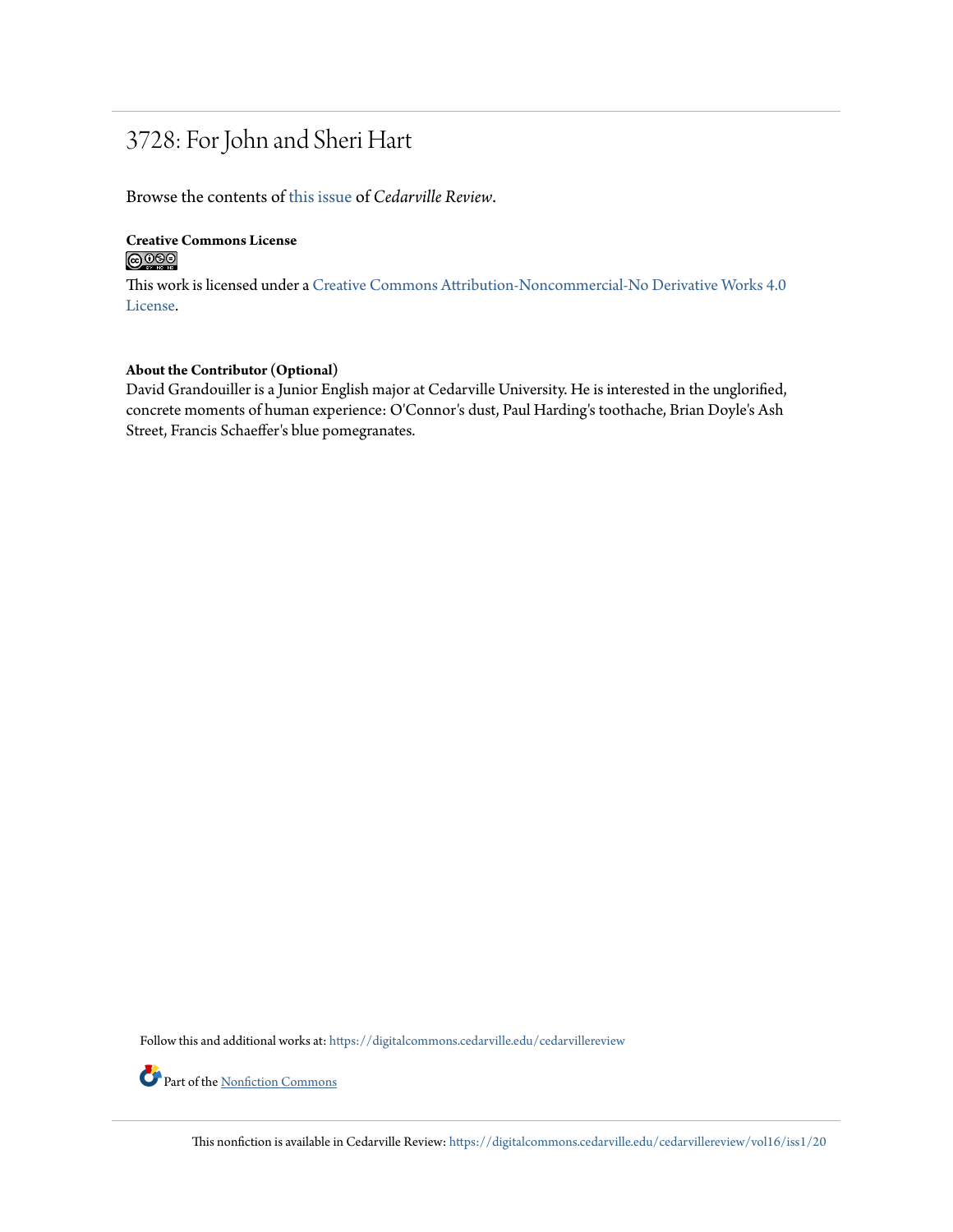## 3728

#### For John and Sheri Hart

#### *NONFICTION By David Grandouiller*

Sangria is the color of the front door frame – like a permanent Passover, but no one enters there, let alone the angel of death. I like that. You've done away with the cold formality of doorbells and entryways, of limp handshakes, coat closets, the awkward smalltalk which is the required atonement for friendship. The blood-colored door-frame has paid your debt to all those tired rituals. It baptizes the house in a red warmth that welcomes strangers with familiarity, through the side door, into the kitchen, into communion, the breaking of bread and of barriers.

PROSE

19

Into the space and comfort of your living room come your cousin and your second cousin. Friend. Stranger. Your Matthew-five neighbor. Line them up, the ghostly memories of them, the redness of their faces, the light reflecting in dilating pupils that see (or ones that don't) the warm colors, the ceiling beams like welcoming arms reaching from wall to wall. Imagine how many have been here; see lives filling up the room until they can't help but touch one another as you have touched them.

I feel so mischievous with one foot through the window – like one hand in the cookie jar, like one eye over the newspaper, like one ear to the keyhole – of your blue room. My window, you've told me, but if it's mine then why do I always feel like I'm trespassing as I set my foot on the impossibly small classroom desk-chair (if there's a word for that, I don't know it) under the sill?

When my grandfather was only a father, he came home, key-less, one night to a locked front door. He climbed his way in through my uncle's window. I feel like that: a welcome intruder, breaking in without breaking anything.